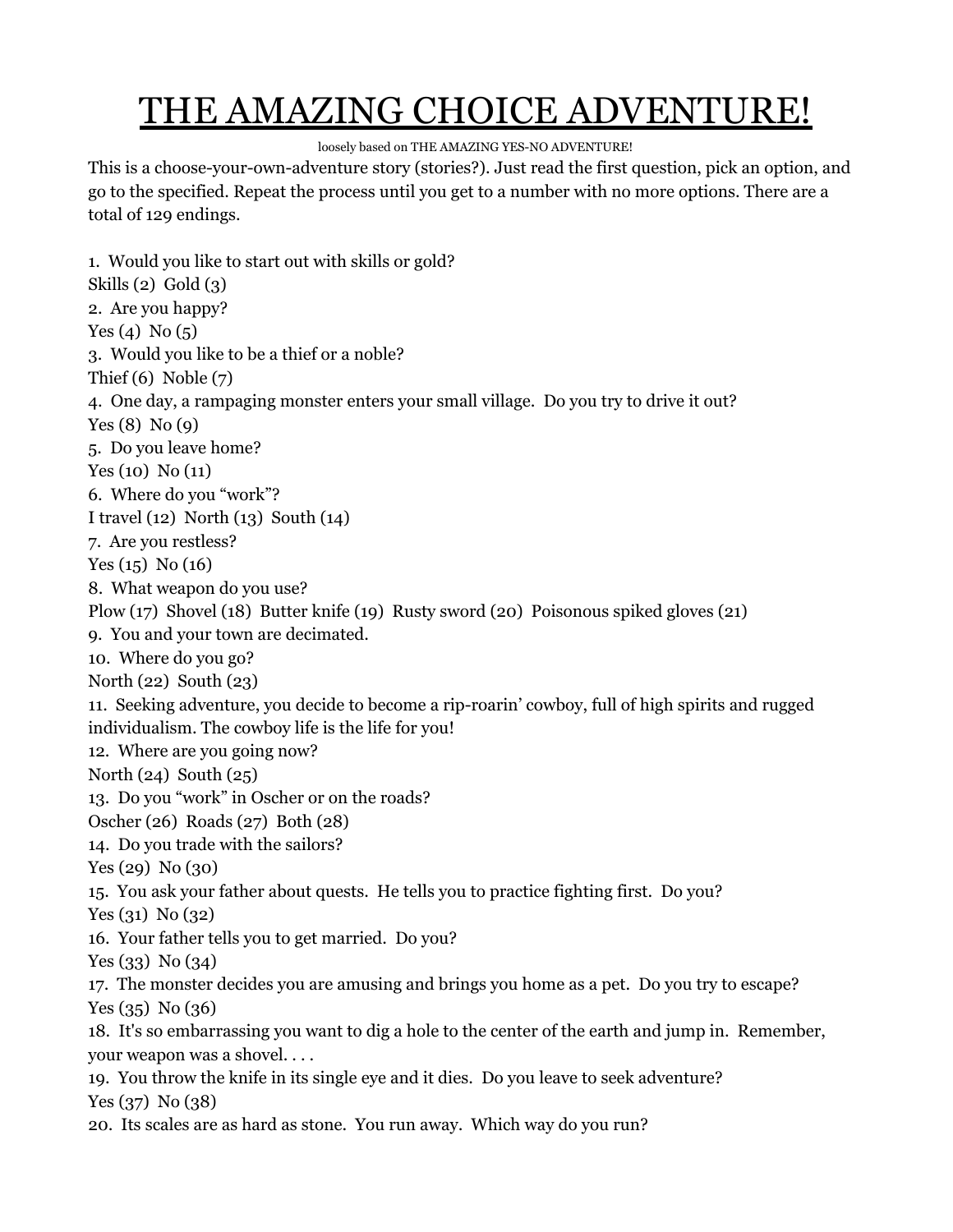North (39) South (40) 21. You put them on inside out. They stab you with their poisoned spikes. 22. You arrive at Oscher. What do you do? Apply for the army (41) Go see a friend (42) Work in the mines (43) 23. You die in a flash flood. 24. To Oscher? Yes  $(44)$  Yes, the mines  $(45)$  No, the roads  $(46)$ 25. Do you have friends there? Yes (47) No (48) 26. What part of the city do you "work" in? Mines (49) Army (50) Streets (51) 27. You find a beautiful damsel. What do you do with her? Marry her (52) Kill her (53) Enslave her (54) Set her free (55) 28. Police find you counting your hoard. You are hanged. 29. When you try to honestly trade with them, they chain you to the ship's oars and order you to row. Do you? Yes (56) No (57) 30. Do you steal from the farmers? Yes  $(58)$  No  $(59)$ 31. You become the best fighter in the country. Do you go on a quest? Yes (60) No, I languish and eat grapes (61) No, I practice more (62) 32. A quest comes up to you, says, "Hi!", and leaves you to wander in bewilderment for many days. 33. You live happily ever after. 34. He disowns you. Do you stay or leave? Stay (63) Leave to north (64) Leave to south (65) 35. Do you try to defeat it or sneak away? Defeat it (66) Sneak away (67) 36. You're literally worked to the bone. And die. 37. Do you go north or south? North (68) South (69) 38. Do you marry and settle down? Yes (70) No (71) 39. You arrive at Oscher. Do you apply for the army? Yes (72) No (73) 40. Do you enter the city? Yes (74) No (75) 41. You work hard and become one of the king's favorites. He offers you his daughter's hand in marriage. What do you say? "No, of course not, I'm a girl!" (76) "No thank you, Your Majesty" (77) "Of course, your majesty, I'd be delighted!" (78) 42. Your "friend" slits your throat and steals your money. 43. One day, you make a HUGE mistake. Whom do you blame? Myself (79) My partner (80) "I plead the Fifth!" (81) 44. You meet your true love, but he/she hates your profession. Do you give it up for him/her? Yes (82) No (83)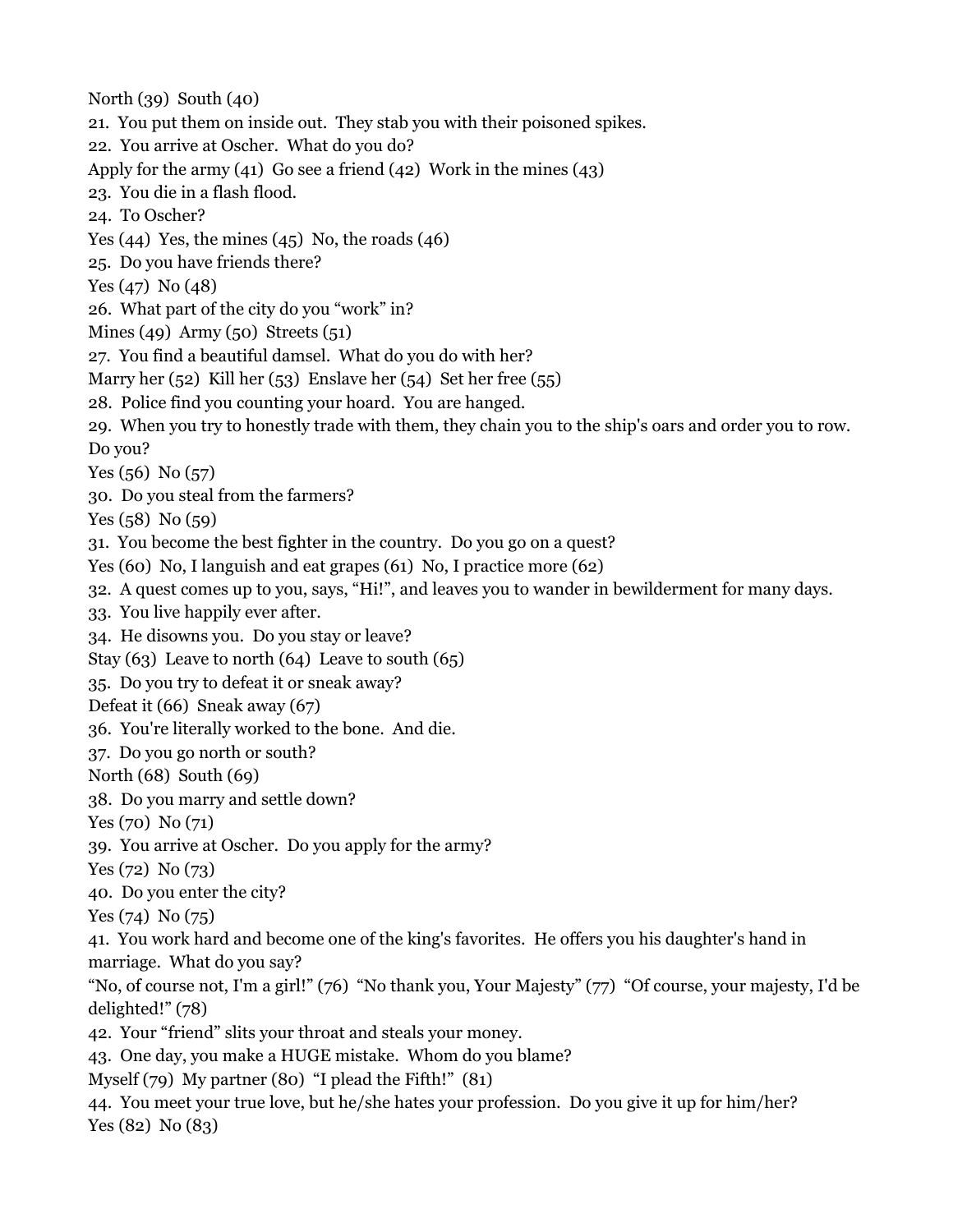45. The mines aren't good for pocket-picking. Do you get an honest job instead?

Yes (84) No (85)

46. You retire and live happily in your gluttony.

47. You work together and amass a great amount of money. Do you stay or leave? Stay (86) Leave (87)

48. You become a beggar instead. What is your begging style?

Pitiful (88) Threatening (89) Depends on the giver (90)

49. On a meager but steady income, you save a large amount of money. What do you buy?

Nothing (91) A racing chariot (92) A mansion (93) A library card (94) A restaurant (95) A duchy (96)

50. Despite your secrecy, you are discovered and brought before a pool of alligators. Then you are pushed.

51. You amass a large gang and even pioneer the practice of launching victims in catapults. Do you betray your loyal followers to live in the height of luxury?

Yes (97) No (98)

52. Your band of loyal outlaws deserts you and you starve to death.

53. You get some gold but are haunted all your life and eventually die of guilt.

54. She is your slave alone and is devoted to you, as far as a slave can be. Do you try to get more slaves?

Yes (99) No (100)

55. She gives you some gold in gratitude and promises to come back with a duchy if you don't follow her. Do you follow her?

Yes (101) No (102)

56. You drown in a storm.

57. You are hung in a cage far above the ground without any nourishment.

58. What do you steal?

Food (103) A pig (104) A chicken (105) Gold (106) A child (107) The farmer (108)

59. You fall down a bottomless pit.

60. Your enemy is from a different country.

61. You live in comfort all your short life, but die of obesity. It's not pretty.

62. You are the best fighter in the world. Do you go on a quest?

Yes (109) No (110)

63. You are forced to work in the scullery. Do you seek revenge on your father?

Yes (111) No (112)

64. You arrive at Oscher. Do you join the army?

Yes (113) No (114)

65. You arrive at a fork in the road. Which way do you go?

Right (115) Left (116)

66. Which weapon do you use?

Kitchen knife (117) Poison from the black market (118) Giant bouncy ball (119)

67. Which route do you use?

Over the wall (120) Under the ground (121) Through the drainage system (122)

68. You arrive at Oscher. Do you apply for the army?

Yes (123) No (124)

69. Do you go to the ports to become a sailor?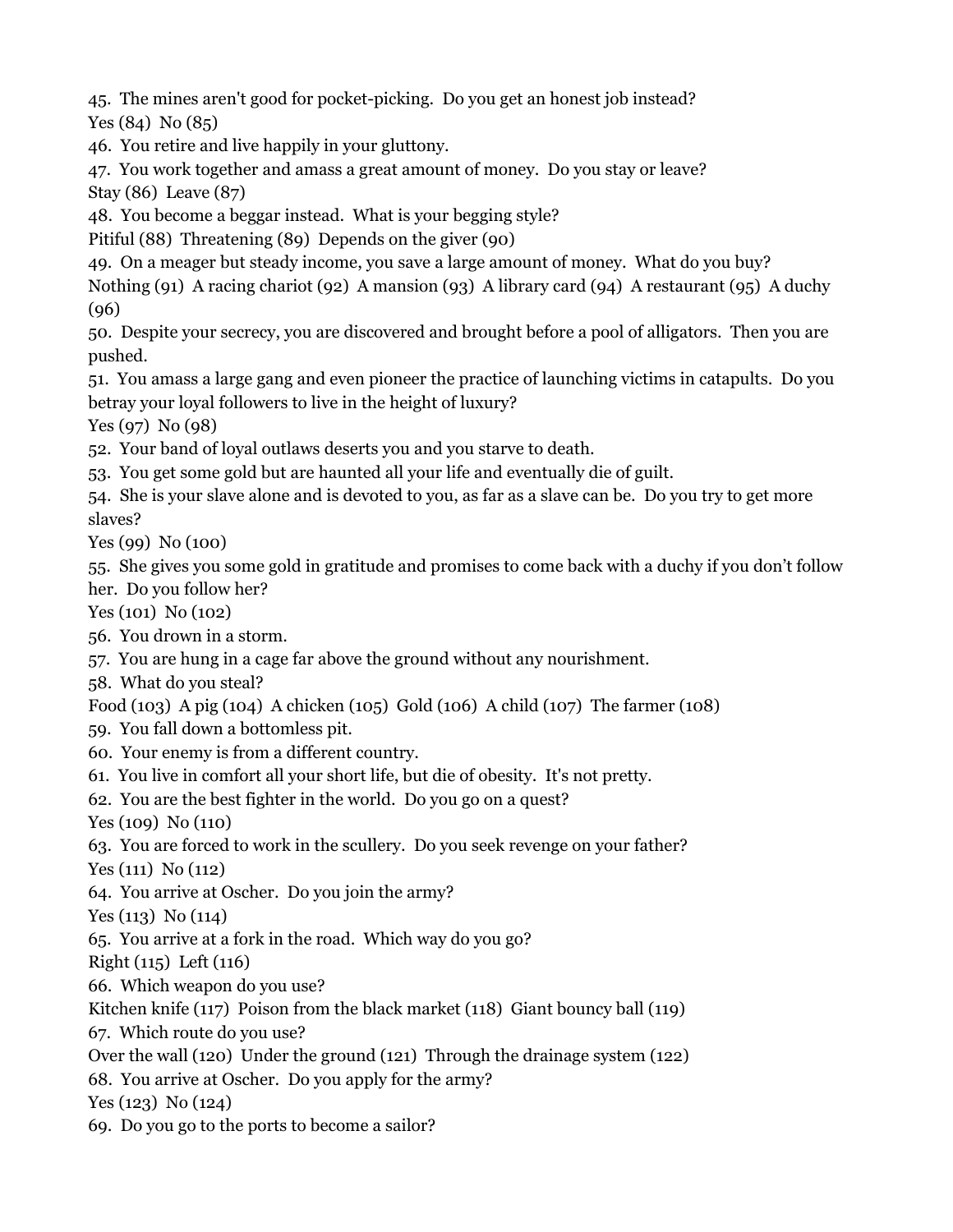Yes (125) No (126)

70. You live happily ever after. Why, you ask? How should I know? I'm only the omniscient, not to mention omnipotent, Creator!

- 71. You die of cancer.
- 72. You become a bait (lowest class) and die on your first mission, as baits often do.
- 73. Do you work in the mines?
- Yes (127) No (128)
- 74. Do you become a tavern owner?
- Yes (129) No (130)
- 75. Do you become a farmer?
- Yes (131) No (132)
- 76. He sees his mistake and instead gives you one million gold. What do you buy?
- A kingdom (133) A mansion (134) The Library of the Monarch (135) A zoo (136) Many slaves(137)
- 77. You are executed for insolence. In a guillotine.
- 78. You inherit the kingdom and live happily ever after.
- 79. You are demoted to a cook. Do you try your best to fulfill your duties?

Yes (138) No (139)

- 80. Your lungs are stuffed with coal dust as punishment for lying.
- 81. You live in a monarchy without a Bill of Rights. The punishment for referring to democracy in any non-negative way is being burned alive.
- 82. You marry and live a long, perfect life. And get lots of money, of course.
- 83. You die of regret, despite being very rich.
- 84. It turns out you have all the required qualifications for a CEO. You live happily all your life.

85. You die penniless.

86. Your "friends" throw you to the birds (literally, skyscrapers exist by now) and take all your possessions.

87. You steal all of the gold from your friends and make your escape. Where do you go?

Oscher (140) The southern lands (141) The swamps (142)

88. You amass a small amount of money. What do you do with it?

Buy a weapon (143) Buy a dwelling (144) Invest it in the bank (145)

89. You amass a small amount of money and decide you need a weapon to improve your threatening appearance. Which do you buy?

Dagger (146) Staff (147) Butter knife (148)

90. You amass a small hoard of money. What do you do with it?

Buy a weapon (149) Buy a dwelling (150) Buy a slave (151) Invest it in the bank (152)

91. Do you invest it in the bank?

Yes, Oscher 1<sup>st</sup> Credit Union (153) Yes, Bank of Oscher (154) No (155)

92. Do you race with it?

Yes (156) No (157)

93. Do you try to resell the mansion?

Yes (158) No (159)

- 94. Which library?
- The King's Kingdom-wide Library (160) Oscher City Library (161)

95. It fails and your angry customers stone you.

96. Do you manage it?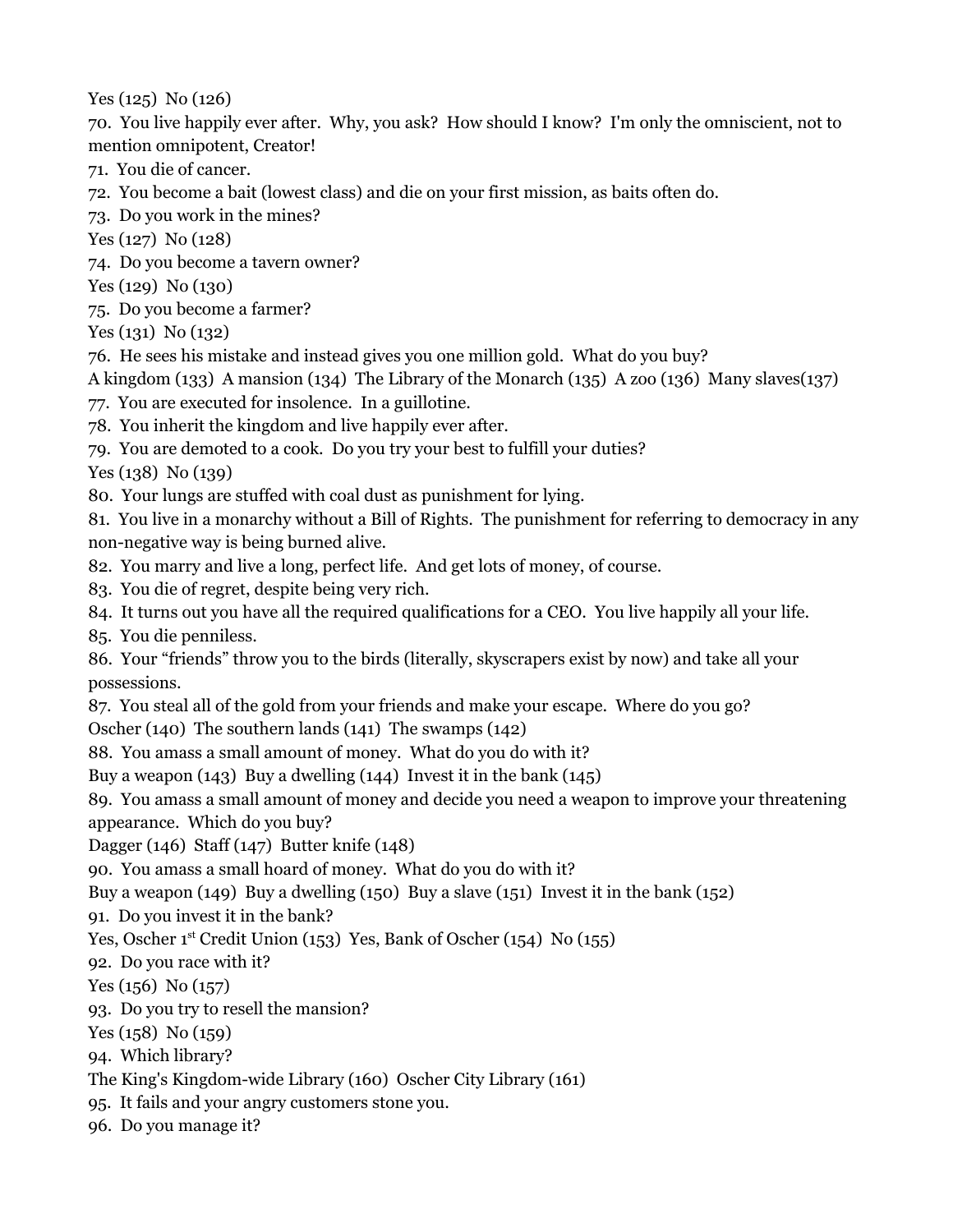No, my friend does (162) No, my pet will, after I buy one (163) Yes (164)

97. You live a happy, comfortable life and "employ" any attackers as slaves.

98. The police find you and put you in jail on life sentence.

99. The punishment for all crimes in your band of outlaws is now becoming your slave. You also steal slaves instead of setting them free. Do you set up a slave market?

Yes (165) No (166)

100. Your band of outlaws is angry because they want slaves too. They bury you alive.

101. She orders some soldiers at her castle to kill any followers. Your head is cut off.

102. She comes back with a coupon to give to the king. Do you try it?

Yes (167) No (168)

103. It runs out quickly and, forced to forage for food, you enter the swamp and are eaten by an alligator.

104. You start a pig farm but die from the smell.

105. You start a chicken farm and live a simple but happy life.

106. What do you buy with it?

A weapon (169) A dwelling (170) Socks (171)

107. Do you raise the child as a slave or as your own?

Slave (172) My own (173)

108. He beats you with the shovel and you die.

109. You are electrocuted by Martians.

110. What job do you get instead?

Teacher (174) Accountant (175) Merchant (176) Criminal (34)

111. How do you go about it?

Kill him (177) Severely injure him (178) Embarrass him (179)

112. You live a normal servant's life and eventually die of cancer.

113. You are only fit for target practice. But, you know, at least it pays well. . . .

114. You are mugged by a gang that is fooled by your rich clothes. When they find that your pockets are empty, they load you into a catapult and launch you into the nearest building. Ow.

115. You arrive in the swamps. Some swampeople ambush you. Do you give them everything you have?

Yes (180) No (181)

116. You arrive in the outlying farms. Do you go on or stay?

Go on (182) Stay (183)

117. There is no kitchen, and you wander through the endless labyrinth of rooms forever. . . .

118. It dies and you become ruler of its lands and live happily ever after.

119. You throw the ball at its head. It turns around and throws it back at you. You die.

120. It is covered with VERY thorny roses, and you bleed to death.

121. A giant mole eats you! Aah!

…

Okay, on to more serious matters. Would you like to reincarnate?

Yes (184) No (189)

122. You see the light at the end of the tunnel and run towards it! ...but it turns out there's a mesh there. Oh well, the light was oddly colored anyway.

123. You get quite a collection of butter knives and become a hero of legend. You live forever – only in spirit, of course.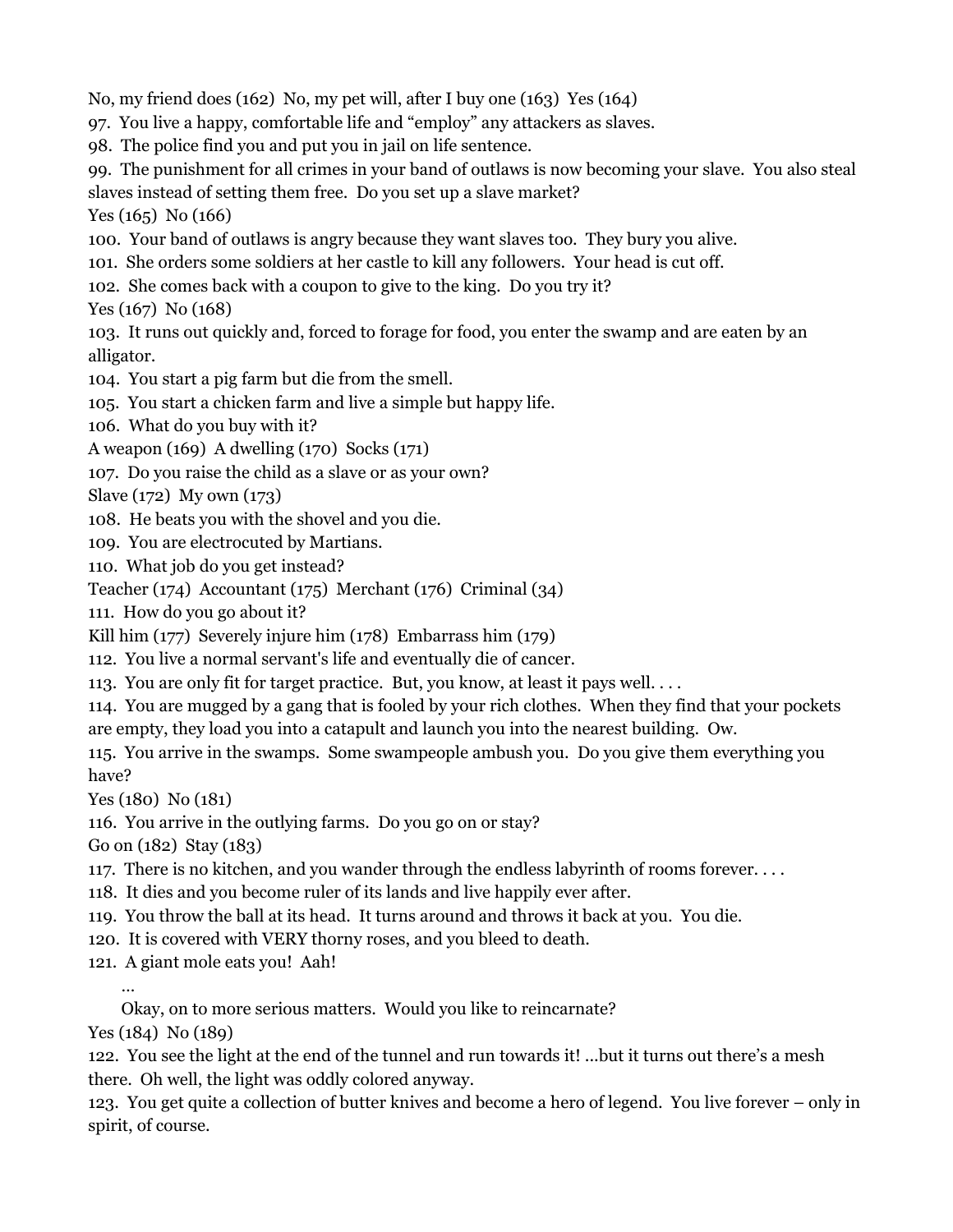- 124. You trip and hit your head on a rock.
- 125. The other sailors use you as cannon fodder.
- 126. Do you become a farm hand?

Yes (186) No (187)

- 127. You fall down a mine shaft and die.
- 128. You turn into a dove and swoop off into the sunset. It turns out the sun is closer than it looks.

129. You make a very small amount of money and then choke on it. I know, it doesn't make any sense, but OH WELL.

- 130. Hail falls on your head and you die. All hail hail!
- 131. A cow eats you alive and you slowly digest in her four stomachs.
- 132. Your existence has, sadly, been terminated. We apologize for this mechanical error.
- 133. You rule well and live happily.
- 134. The mansion falls apart and buries you.
- 135. You live happily ever after with your thousands of books.
- 136. The butterflies mob you and carry you into the clouds. Then they collectively die.
- 137. They mutiny and make you their slave.
- 138. You become a world-famous chef and get everything you could ever want.

Yes (188) No (189)

- 139. You are made into hot dogs. They can talk.
- 140. Your friends kill you.
- 141. Your friends kill you.
- 142. The alligators kill you.
- 143. What do you buy?
- Dagger (190) Staff (191) Butter knife (191)
- 144. What do you buy?
- Grass hut (193) Adobe house (194) Shoebox (195)
- 145. Which bank?

Oscher 1 st Credit Union (153) Bank of Oscher (154)

- 146. You are too threatening and don't receive any money. This causes you to be bored to death.
- 147. Someone steals it and deals you a deathblow to the head.
- 148. People give you so much money you are buried under it and die.
- 149. Which do you buy?
- Dagger (198) Staff (199) Butter knife (200)
- 150. Which do you buy?
- Grass hut (201) Adobe house (202) Shoebox (195)
- 151. The slave dealer mistakes you for the slave and you become your slave's slave.

152. Which bank?

- Oscher 1 st Credit Union (153) Bank of Oscher (154)
- 153. The bank breaks down and you lose all your money.
- 154. No such thing exists. You die.
- 155. You jump off a really high building. As in, 999,999,999,999,999,999,999,999,999,999.9 repeating miles high.
- 156. Which track do you race on first?
- King's Track (196) Oscher Track (197) Nameless Southern City Track (203)
- 157. It falls into disrepair and begins to rust. When you go to check on it, the rust dust fills your lungs.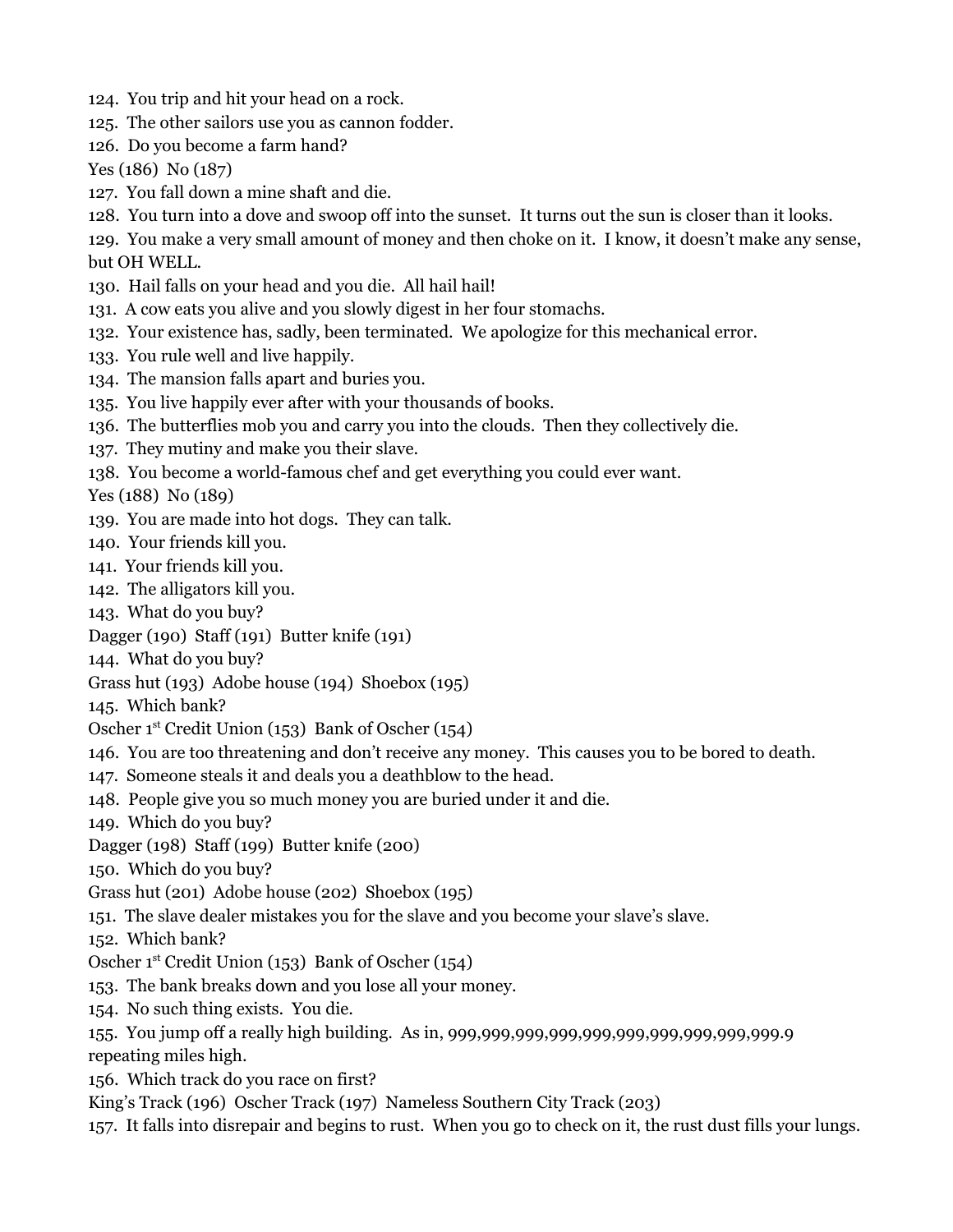You die.

158. Which real estate agency do you use?

The Real King's Real Estate (204) Oscher Real Estate (205)

159. You live happily in the mansion until you die.

160. Do you go live in the library?

Yes (206) No (207)

161. It explodes while you're in it and you are instantly killed and shot out the roof and you are zooming in a sea of colorful books. . . . Forever. . . . And ever. . . . And ever. . . .

162. Your friend governs and you sit and stare until you die. Actually, you keep sitting and staring after that, too.

163. What pet do you buy?

Parrot (208) Dog (209) Monster (210) Rock (211)

164. What are the taxes?

0% (212) 5% (213) 100% (214)

165. Slave trade can only occur in carefully regulated situations. The epitaph on your tombstone is as follows:

Breaker of Rules sat on a wall.

Breaker of Rules was found out by all.

All the king's horses and all the king's men

will never put him together again.

166. You live happily ever after.

167. You get the dukedom, marry the random beautiful damsel you found, and live happily ever after.

168. A huge rock lands on your head. You're crushed. Tell me, for the sake of future generations does it hurt?

169. Which weapon do you buy?

Purple lightsaber - 100 gold (215) Green lightsaber - 100 gold (215) Yellow lightsaber - 100 gold (215) Red lightsaber - 100 gold (215) Pirpull litsabr - 100 gold (215) Geen litsabr - 100 gold (215) Layoe litsabr - 100 gold (215) Rde litsabr - 100 gold (215)

170. Which dwelling do you buy?

Grass basket - 100 gold (216) Grass basket - 100 gold (217) Grass basket - 100 gold (218)

171. What length do you buy?

Knee high - 10 gold (219) Shin high - 5 gold (220) Ankle high - 3 gold (221) Toe high - 1 gold (222) 172. The child escapes and brings back an army of farmers who pitchfork you to death. Is that even a verb? Well, no matter, as long as you die painfully.

173. The Good Fairy comes DOWN to you and brings you up to Fairyland, where you are assigned all Little Bunny Foo-Foo duties. Yay.

174. The children drive you insane.

175. The endless numbers drive you insane.

176. The horrible stock market drives you insane.

177. You spend your life plotting and then spend your death lying in a coffin.

178. You manage to cut all his limbs off, but they grow back again.

179. You succeed, so much so that he dies from humiliation. Your younger brother takes his place on the throne. As the old adage goes, "The king is dead! I can't wait till this one is dead too!"

180. Everything you have includes your head. They take it. By itself.

181. You must fight. What fighting technique do you use?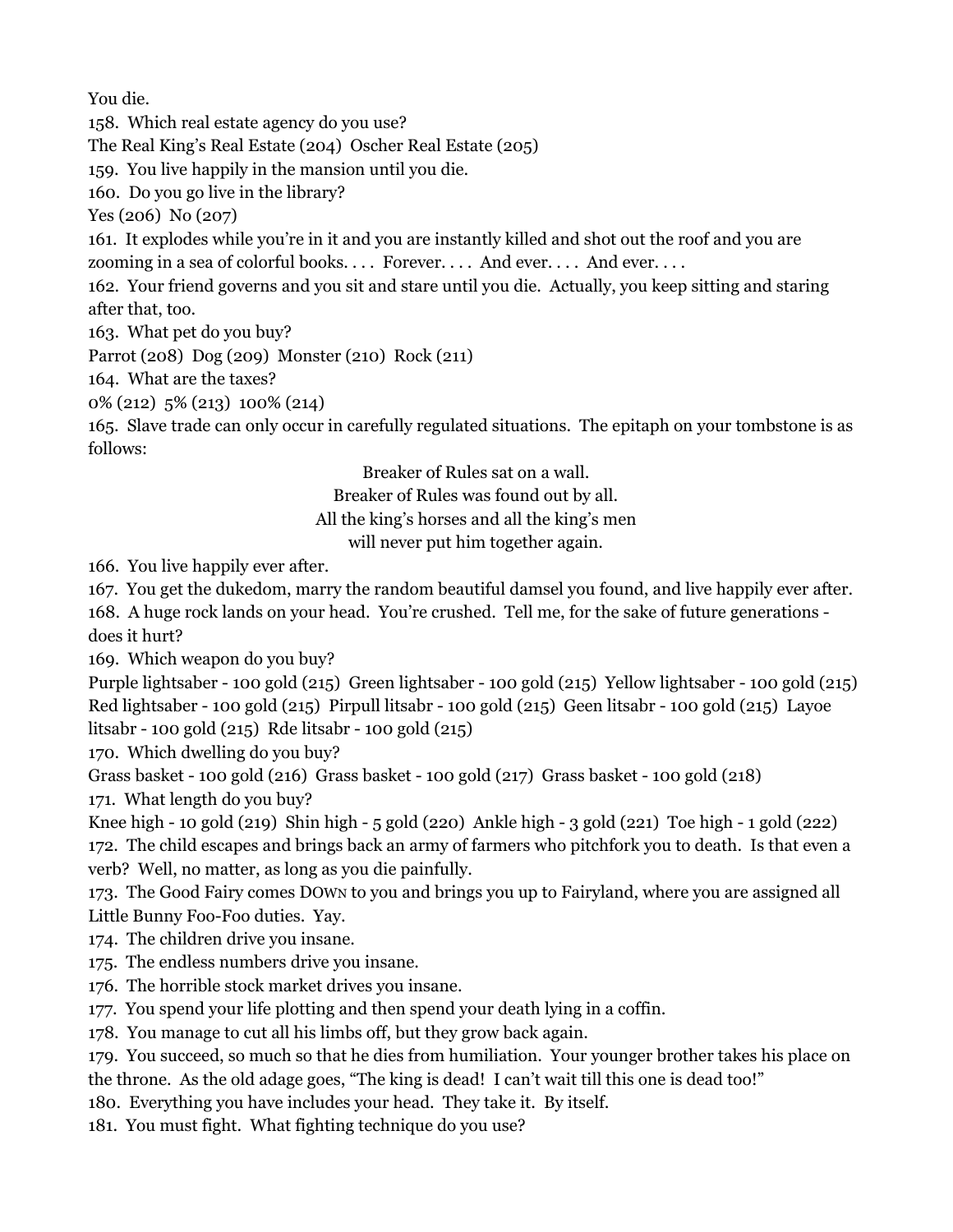Run away (223) Run away screaming (223) Run away screaming and waving your arms (185)

182. ...What? What did you say? Oh, go jump in a lake. [splash!]

183. You fall into an occupied tiger trap.

184. You find yourself by a stream. A voice says, "Isn't that flower pretty?" You try to run away but can't move. Then you are snapped in half and die.

185. You are recognized as their long-lost parakeet and presented with parakeet food and a large number of severed hands.

186. Have a nice hay!

187. Do you become an airplane pilot?

Yes (224) No (225)

188. Good for you.

189. Why not? You are endlessly tortured for your discontent.

190. You turn into a beautiful piano and live happily forever after.

191. It breaks.

192. Why are you here? How did you get here? Wait. . . the secret door! NO!!!!!! I TOLD YOU NOT TO OPEN THE SECRET DOOR!!!!!!!!!!!!!!!!!!!!!!!!!! NO!!!!!!! YOU'VE RUINED

## EVERYTHING!!!!!!!!!!!!!! NOOOOOOOOOOOO!!!!!!!!!!!!!!!!!!!!!!

- 193. It blows away.
- 194. It crumbles into dust.
- 195. You prosper.

Yes (188) No (189)

- 196. You are not the king. You're put to death.
- 197. Your chariot crashes. You die.
- 198. You accidentally stab yourself. Didn't your mother tell you never to run with daggers?
- 199. You become very famous.
- 200. Butter is cheese, cheese is butter.
- 201. It burns to ash.
- 202. It melts during a boiling rainstorm.

203. You win.

Yes (188) No (189)

204. It's a scam. Your throat is slit.

205. You live an awful life. That's odd, because you had just the right mix of everything to get a perfect life. You must be an awful person. Ha ha.

206. You live the perfect life! NO!!!!!!!!!!!!!!!!!!!!!!!!!!!!!!!!!!!!!!!!!!!!!!!!!!!!!!!!!!!!!!!!!!!!!!!!

207. You live the worst life possible! YES!!!!!!!!!!!!!!!!!!!!!!!!!!!!!!!!!!!!!!!!!!!!!!!!!!!!!!!!!!!!!!!!!!!!!!!!

208. It governs okay. (Is that right?)

209. It governs well.

- 210. It governs very well.
- 211. It governs perfectly.
- 212. You go broke.
- 213. You live a long, happy life.

Yes (188) No (227)

- 214. Your peasants stone you.
- 215. You hold it backwards and it punctures you.
- 216. It breaks.